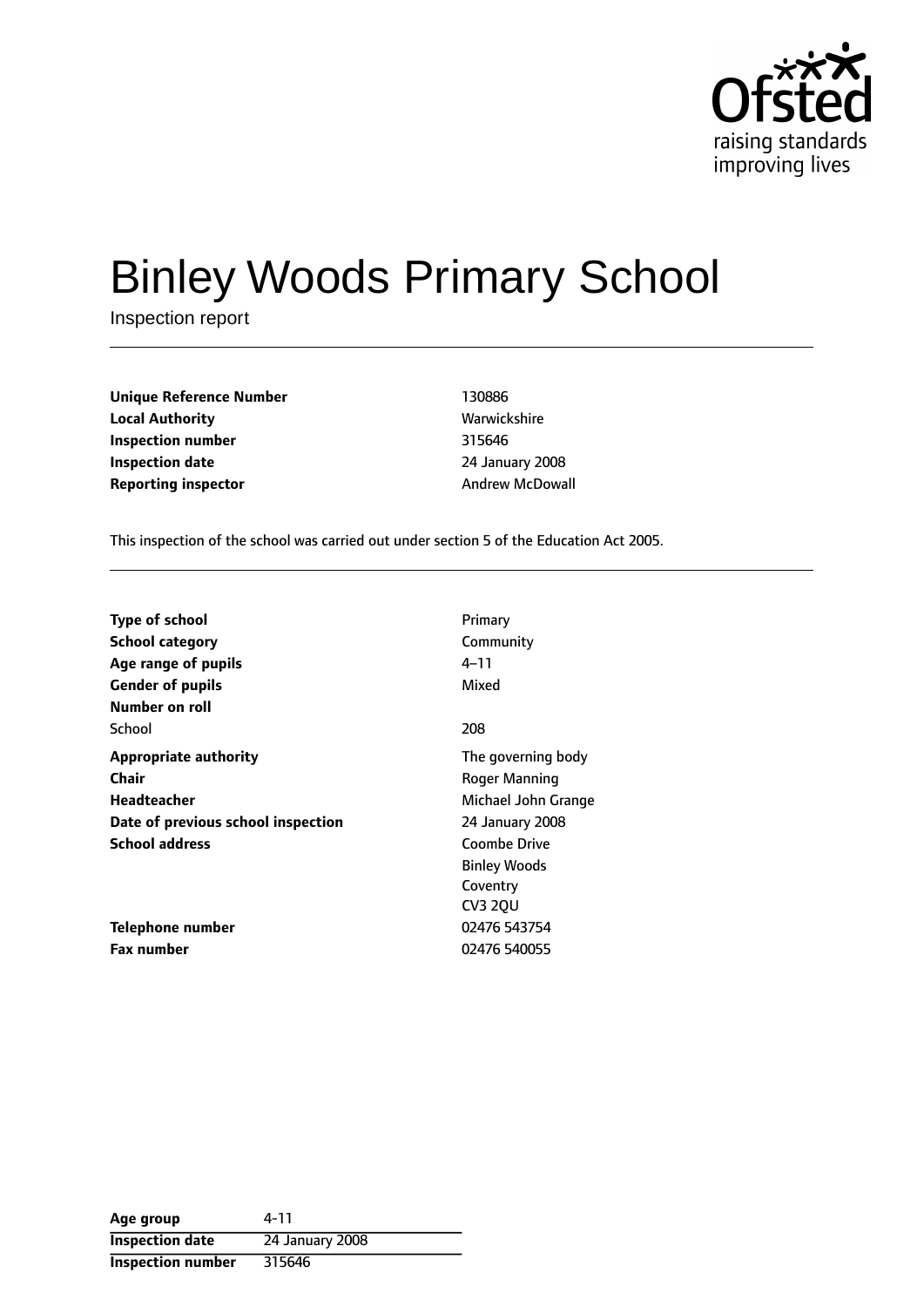.

© Crown copyright 2008

#### Website: www.ofsted.gov.uk

This document may be reproduced in whole or in part for non-commercial educational purposes, provided that the information quoted is reproduced without adaptation and the source and date of publication are stated.

Further copies of this report are obtainable from the school. Under the Education Act 2005, the school must provide a copy of this report free of charge to certain categories of people. A charge not exceeding the full cost of reproduction may be made for any other copies supplied.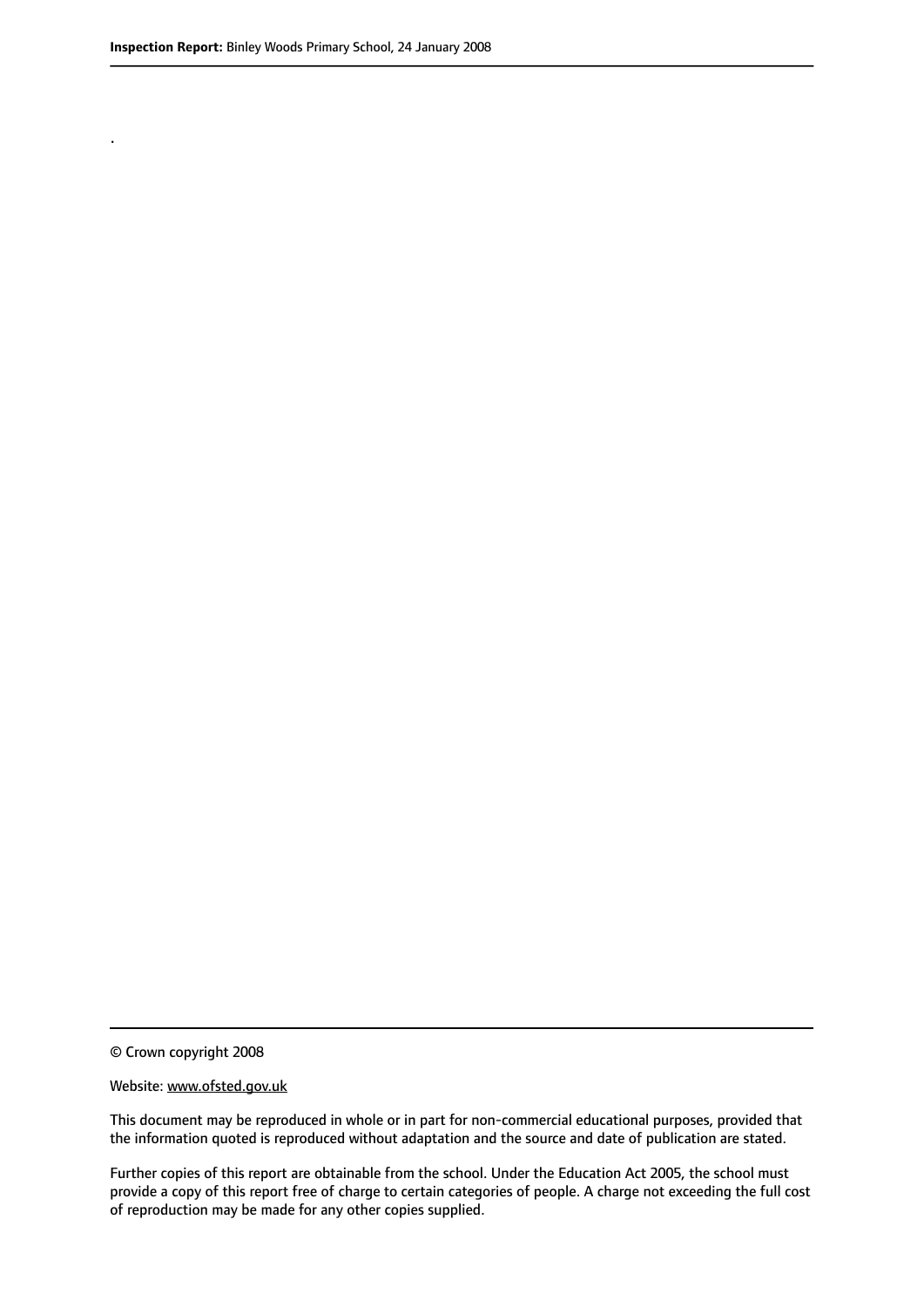# **Introduction**

The Additional Inspector conducting the inspection evaluated the overall effectiveness of the school and investigated the following issues. • Achievement in English in Key Stage 2, particularly in writing.  $\cdot$  The effectiveness of the academic quidance pupils receive.  $\cdot$  The reasons why achievement is good in mathematics and science. Evidence was gathered from lesson observations, the scrutiny of pupils' work, the school's assessment data, school documentation and discussions with staff and pupils. Other aspects of the school's work were not investigated in detail, but the inspector found no evidence to suggest that the school's own assessments, as given in its self-evaluation, were not justified, and these have been included where appropriate in this report.

## **Description of the school**

This is an average sized primary school. Approximately nine out of ten pupils attending the school come from White British backgrounds. Consequently, the percentages of pupils who are learning English as an additional language or who are from minority ethnic groups are well below average. The proportion of pupils entitled to free school meals is also well below the national average. The proportion of pupils with learning difficulties and/or disabilities is below average.

#### **Key for inspection grades**

| Grade 1 | Outstanding  |
|---------|--------------|
| Grade 2 | Good         |
| Grade 3 | Satisfactory |
| Grade 4 | Inadequate   |
|         |              |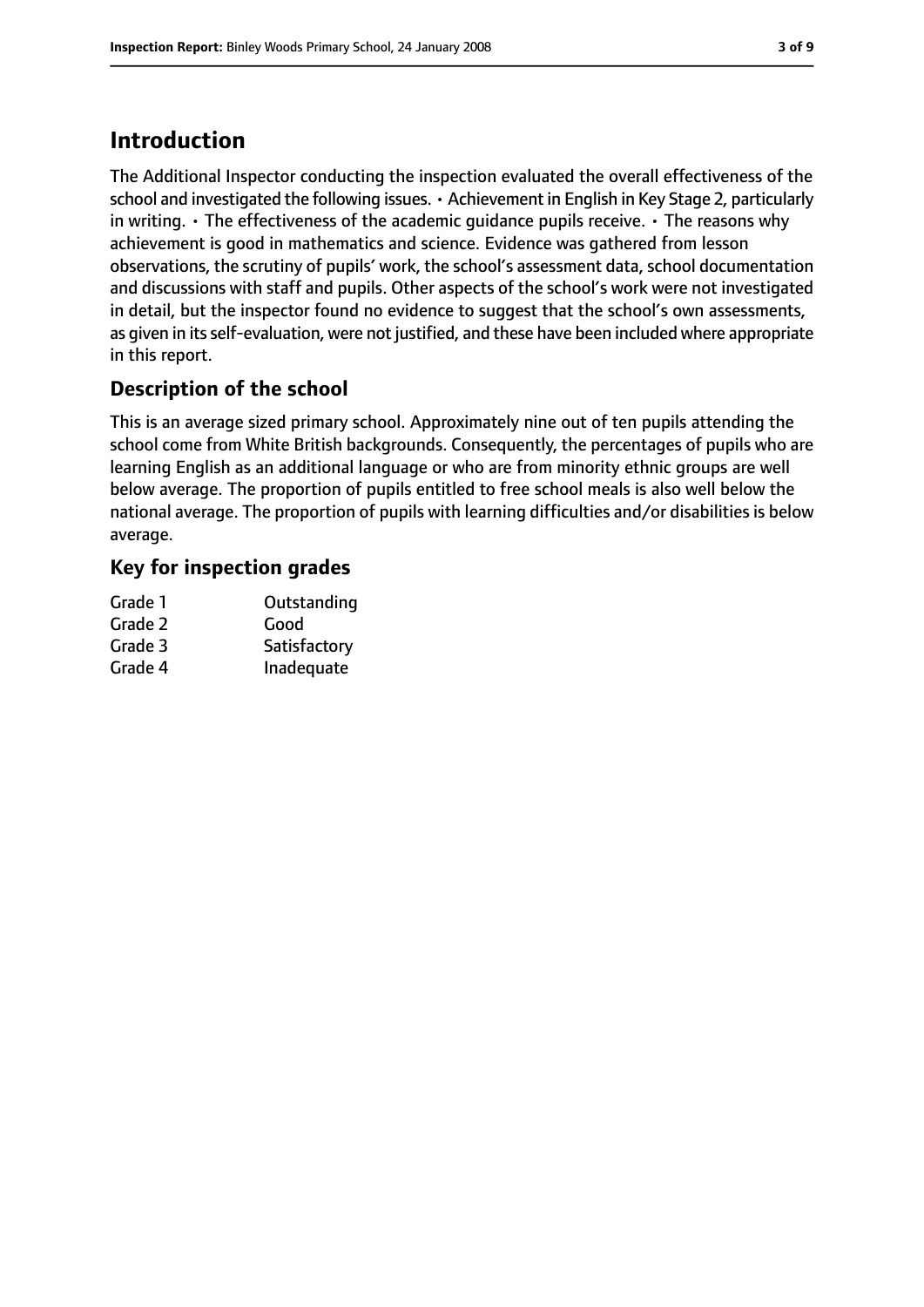## **Overall effectiveness of the school**

#### **Grade: 2**

The school provides a good quality of education. It is popular with parents and numbers are growing steadily.

Children get off to a good start in the Foundation Stage. This good progress continues in Key Stages 1 and 2. Overall, standards in the school are above average. By the time the pupils leave the school, standards are very high in mathematics and science, where the number of pupils reaching the higher Level 5 is well above average. Standards in English are above average in Key Stage 1 and average in Key Stage 2. The school has correctly identified that progress in reading is stronger than in writing and action is being taken to address this.

Pupils' spiritual, moral, social and cultural development is good. The pupils are friendly, they enjoy school very much and have mature attitudes to their work. Everyone at the school gets along well together and this helps pupils to feel safe in school. Attendance is well above average and behaviour is good. Pupils demonstrate a good understanding of how to live a healthy lifestyle. They bring fruit to school for snack time and thoroughly enjoy the opportunities they get to play and exercise. The school council is influential and enables all pupils to feel involved in developing their school. Pupils enjoy the responsibility they get from being involved in jobs around the school. Links with the community are good and involve the pupils in a range of activities. For example, the older pupils participated in the local Remembrance Day Service and the choir sings regularly in the community. The above average standards in the school and pupils' good personal development ensure they are well prepared for the move to the next school and later life.

Although good overall, there is variation in some aspects of teaching and learning in the school. Teachers establish good relationships with pupils and deploy teaching assistants and parent helpers to good effect. They foster a love of mathematics and science that motivates pupils and contributes to the higher standards in these subjects. In the main, pupils are less enthusiastic about writing. Lessons are well prepared, and the work set in literacy and numeracy meets the needs of all abilities and promotes good progress. This is not always the case in subjects such as history and geography, where some teachers rely too heavily on worksheets that provide few opportunities to stretch the highest attaining pupils. The curriculum is satisfactory. It provides a broad and balanced programme of work that meets the needs of most pupils. It is not good because insufficient attention is given to the needs of the gifted and talented pupils in some subjects. In addition, it does not promote good progress in writing because there are few planned opportunities for pupils to write for real purposes or to practise their writing skills in other subjects. The school makes good use of visitors and educational visits to enrich the curriculum, and the Year 6 residential visit to Ironbridge makes a good contribution to pupils' personal and social development.

The parents express confidence in the good levels of care provided by the school. Pupils are well supervised and good care is provided for those with medical needs. Pupils say they feel very safe in school and have confidence in the staff to provide help and guidance should they need it. The school actively encourages pupils to set personal goals ranging from helping with the washing up at home to wishing to climb Everest by the age of 25. These activities make a good contribution to pupils' understanding of their place in society and their personal development. The headteacher is diligent in checking the suitability of adults to work with children. Academic guidance is satisfactory. Teachers mark pupils' work regularly, but there is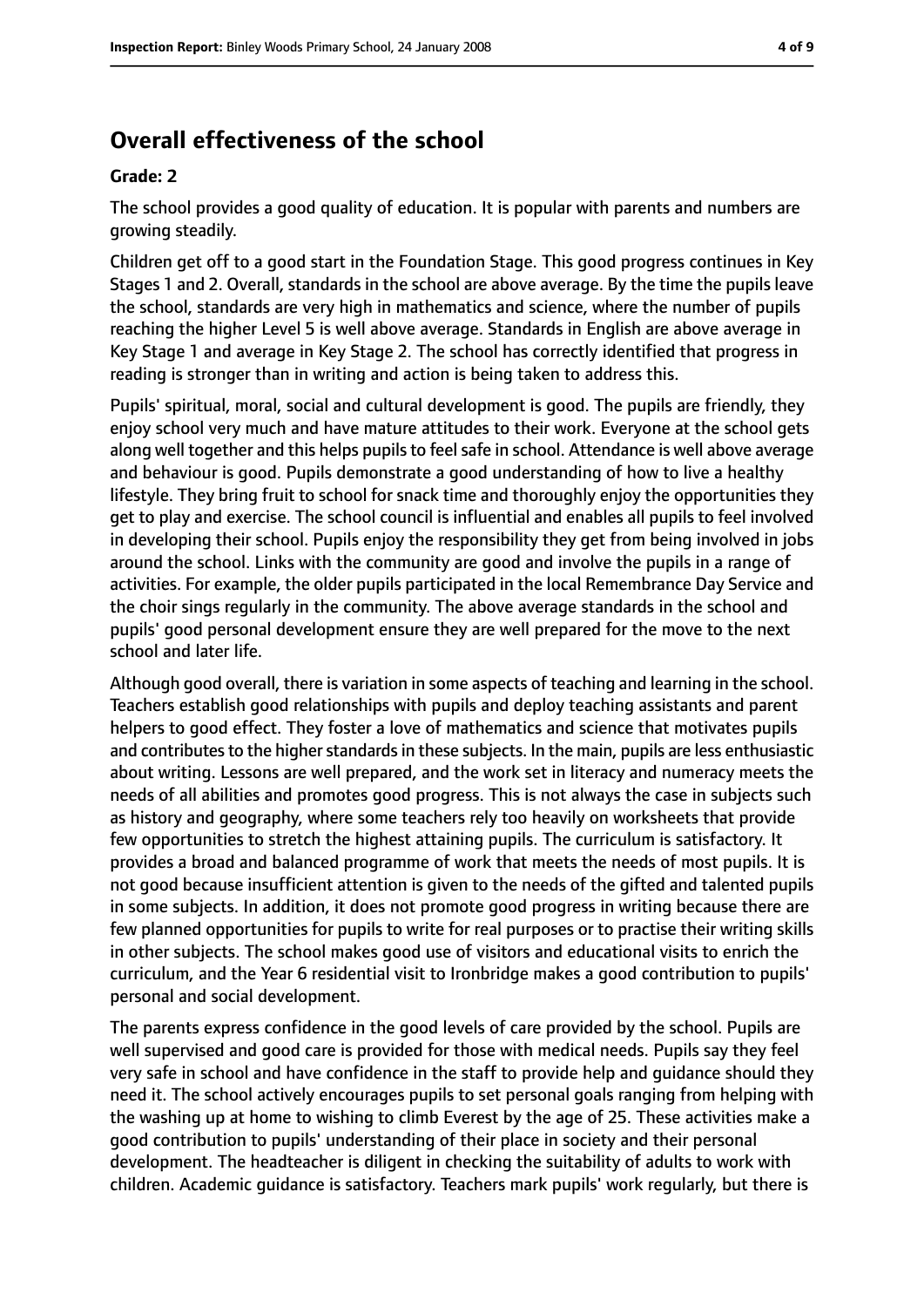some variation in the quality of marking in the school. Pupils usually know their targets, but they are not sufficiently involved in setting them or reviewing their progress towards them. In the older classes, good opportunities are provided for pupils to discuss and comment on each other's work. This helps them support each other and learn from their mistakes.

Leadership and management of the school are good. The senior management team has successfully maintained and promoted good personal development and high standardsin recent years. There is a good team spirit amongst the staff and a shared commitment to provide well for the pupils. Challenging targets are set and procedures to monitor the progress of each pupil are good. This information is used effectively to identify pupils who need extra help. Informal monitoring and evaluation of the work of the school enable the leaders and managers to have a sound view of its strengths and weaknesses. However, the absence of regular formal feedback to teachers on the quality of teaching and learning in their classrooms means they are not always clear about what it is they need to do to improve further. The day-to-day management of the school is good. The governors are active in the school and have a clear understanding of its performance. Along with the headteacher, they have overcome a difficult financial situation to balance the school's budget. The improved financial circumstances in the school and the commitment of leaders and managers to improvement along with the high standards in reading, mathematics and science, provide the school with a good capacity to improve.

### **Effectiveness of the Foundation Stage**

#### **Grade: 2**

When they start at the school, the children have skills and abilities that are generally above average. Overall, they make good progress in the Foundation Stage. Teaching is good and children make particularly good progressin their early reading, writing and mathematics because they respond well to the teacher's high expectations in these areas. Children's personal, social and emotional development is good. They play very well together and many demonstrate the capacity to concentrate for long periods on activities. Physical development is good and the outside area is well used to support this aspect of learning. However, some of the lessons in the hall are too directed by the teacher and offer insufficient opportunities for the children to make decisions for themselves.

#### **What the school should do to improve further**

- Raise standards in writing to match those in reading, mathematics and science by providing more opportunities for pupils to set and review their own targets and practise their writing skills in other lessons.
- Ensure the curriculum is adapted to meet the needs of the gifted and talented pupils in all subjects.
- Provide more regular feedback to teachers to enable them to know what it is they need to do to continue to improve.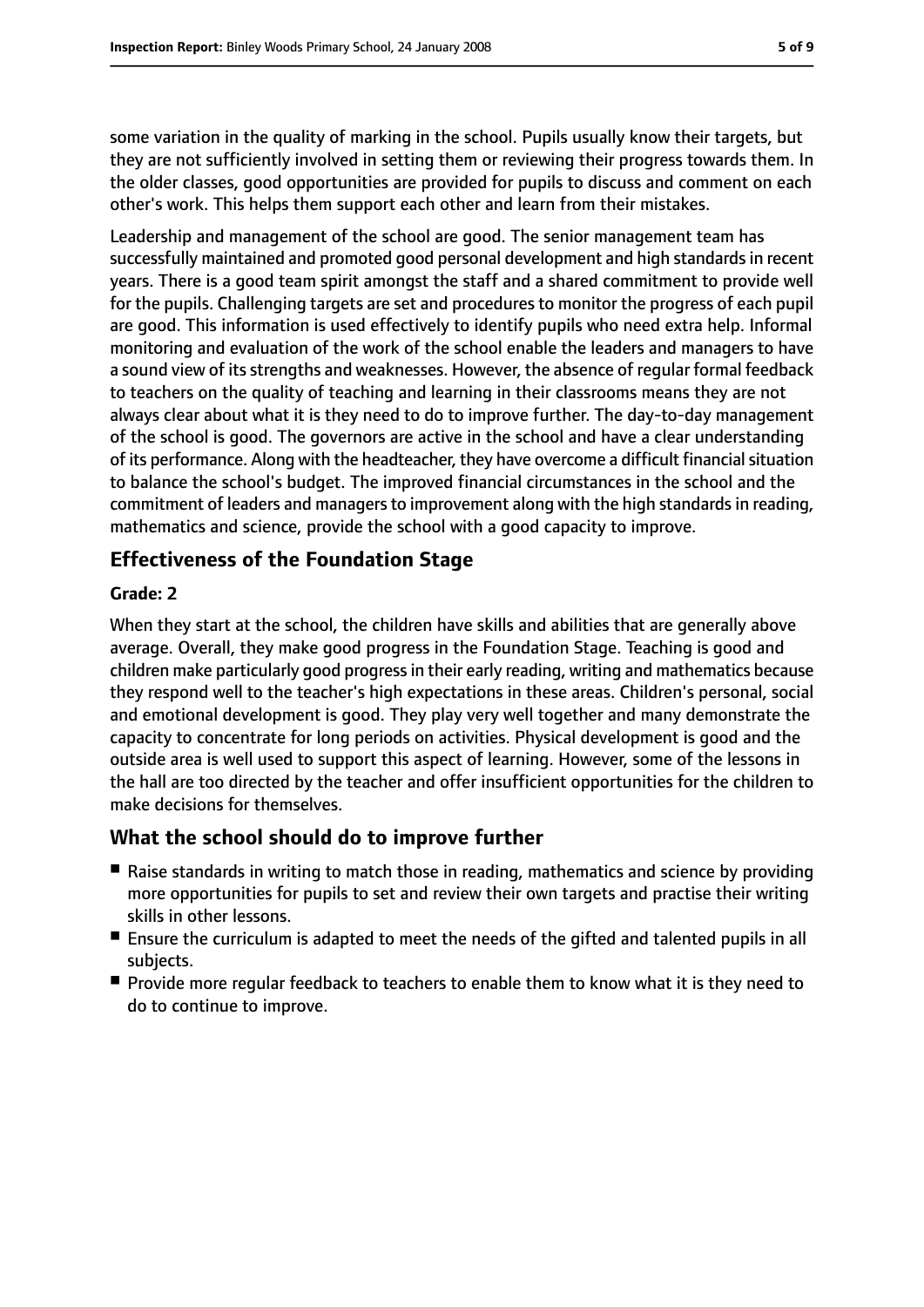**Any complaints about the inspection or the report should be made following the procedures set out in the guidance 'Complaints about school inspection', which is available from Ofsted's website: www.ofsted.gov.uk.**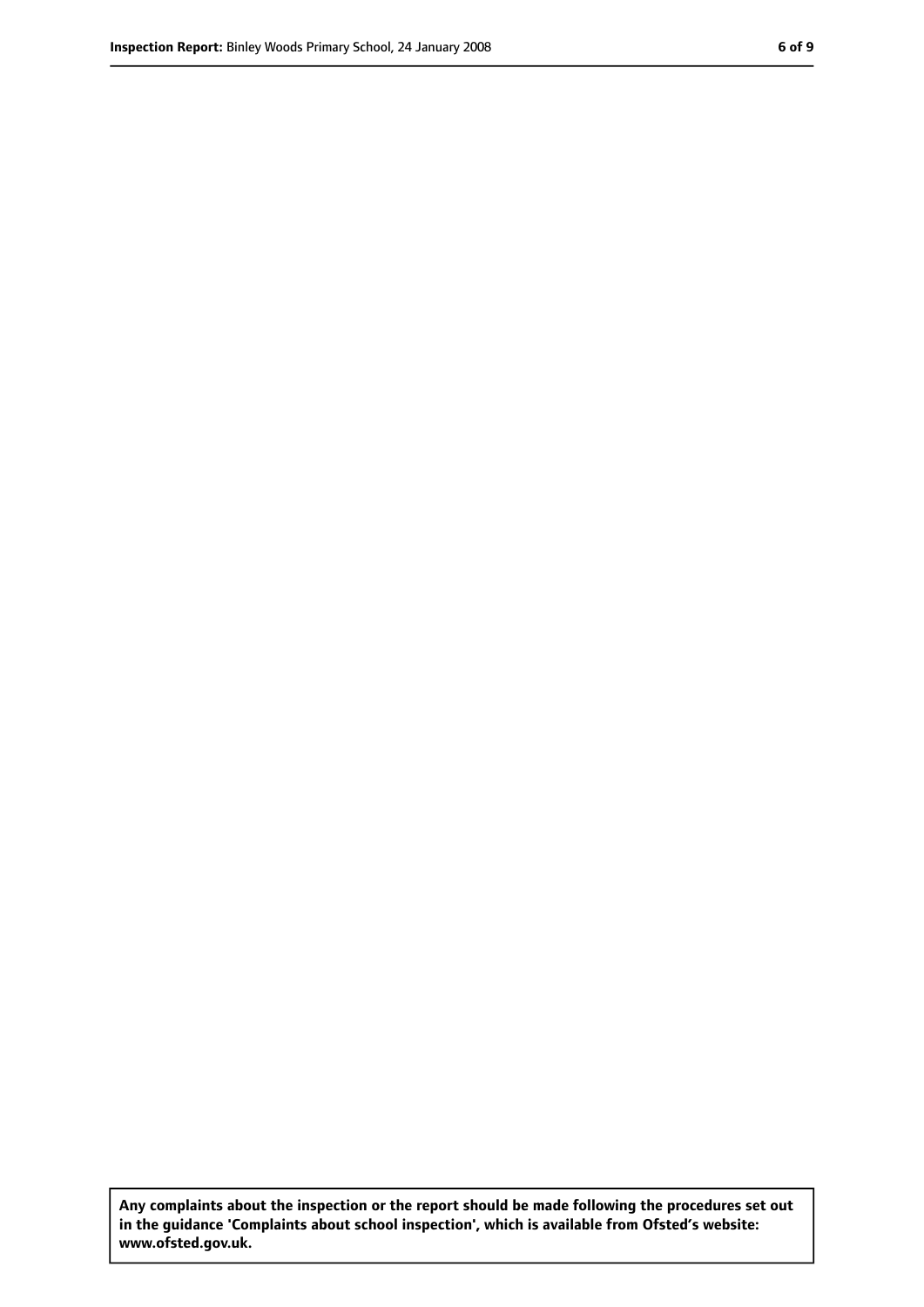#### **Annex A**

# **Inspection judgements**

| $^{\backprime}$ Key to judgements: grade 1 is outstanding, grade 2 good, grade 3 satisfactory, and | <b>School</b>  |
|----------------------------------------------------------------------------------------------------|----------------|
| arade 4 inadequate                                                                                 | <b>Overall</b> |

## **Overall effectiveness**

| How effective, efficient and inclusive is the provision of education, integrated<br>care and any extended services in meeting the needs of learners? |     |
|------------------------------------------------------------------------------------------------------------------------------------------------------|-----|
| Effective steps have been taken to promote improvement since the last<br>inspection                                                                  | Yes |
| How well does the school work in partnership with others to promote learners'<br>well-being?                                                         |     |
| The effectiveness of the Foundation Stage                                                                                                            |     |
| The capacity to make any necessary improvements                                                                                                      |     |

#### **Achievement and standards**

| How well do learners achieve?                                                                               |  |
|-------------------------------------------------------------------------------------------------------------|--|
| The standards <sup>1</sup> reached by learners                                                              |  |
| How well learners make progress, taking account of any significant variations between<br>groups of learners |  |
| How well learners with learning difficulties and disabilities make progress                                 |  |

#### **Personal development and well-being**

| How good is the overall personal development and well-being of the<br>learners?                                  |  |
|------------------------------------------------------------------------------------------------------------------|--|
| The extent of learners' spiritual, moral, social and cultural development                                        |  |
| The extent to which learners adopt healthy lifestyles                                                            |  |
| The extent to which learners adopt safe practices                                                                |  |
| How well learners enjoy their education                                                                          |  |
| The attendance of learners                                                                                       |  |
| The behaviour of learners                                                                                        |  |
| The extent to which learners make a positive contribution to the community                                       |  |
| How well learners develop workplace and other skills that will contribute to<br>their future economic well-being |  |

#### **The quality of provision**

| How effective are teaching and learning in meeting the full range of the<br>learners' needs?          |  |
|-------------------------------------------------------------------------------------------------------|--|
| How well do the curriculum and other activities meet the range of needs<br>and interests of learners? |  |
| How well are learners cared for, guided and supported?                                                |  |

 $^1$  Grade 1 - Exceptionally and consistently high; Grade 2 - Generally above average with none significantly below average; Grade 3 - Broadly average to below average; Grade 4 - Exceptionally low.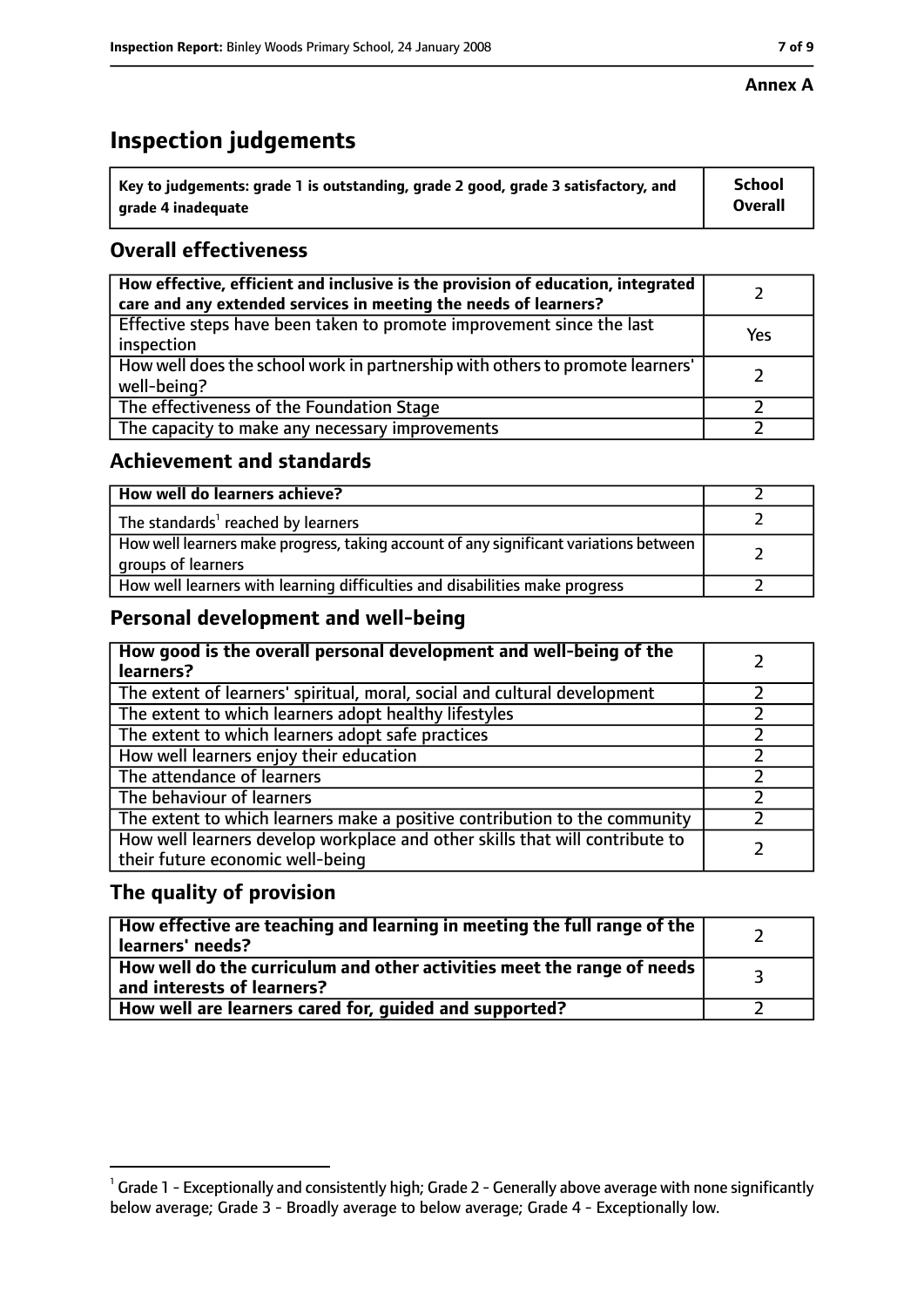# **Leadership and management**

| How effective are leadership and management in raising achievement<br>and supporting all learners?                                              |     |
|-------------------------------------------------------------------------------------------------------------------------------------------------|-----|
| How effectively leaders and managers at all levels set clear direction leading<br>to improvement and promote high quality of care and education |     |
| How effectively leaders and managers use challenging targets to raise standards                                                                 |     |
| The effectiveness of the school's self-evaluation                                                                                               | 3   |
| How well equality of opportunity is promoted and discrimination tackled so<br>that all learners achieve as well as they can                     |     |
| How effectively and efficiently resources, including staff, are deployed to<br>achieve value for money                                          |     |
| The extent to which governors and other supervisory boards discharge their<br>responsibilities                                                  |     |
| Do procedures for safequarding learners meet current government<br>requirements?                                                                | Yes |
| Does this school require special measures?                                                                                                      | No  |
| Does this school require a notice to improve?                                                                                                   | No  |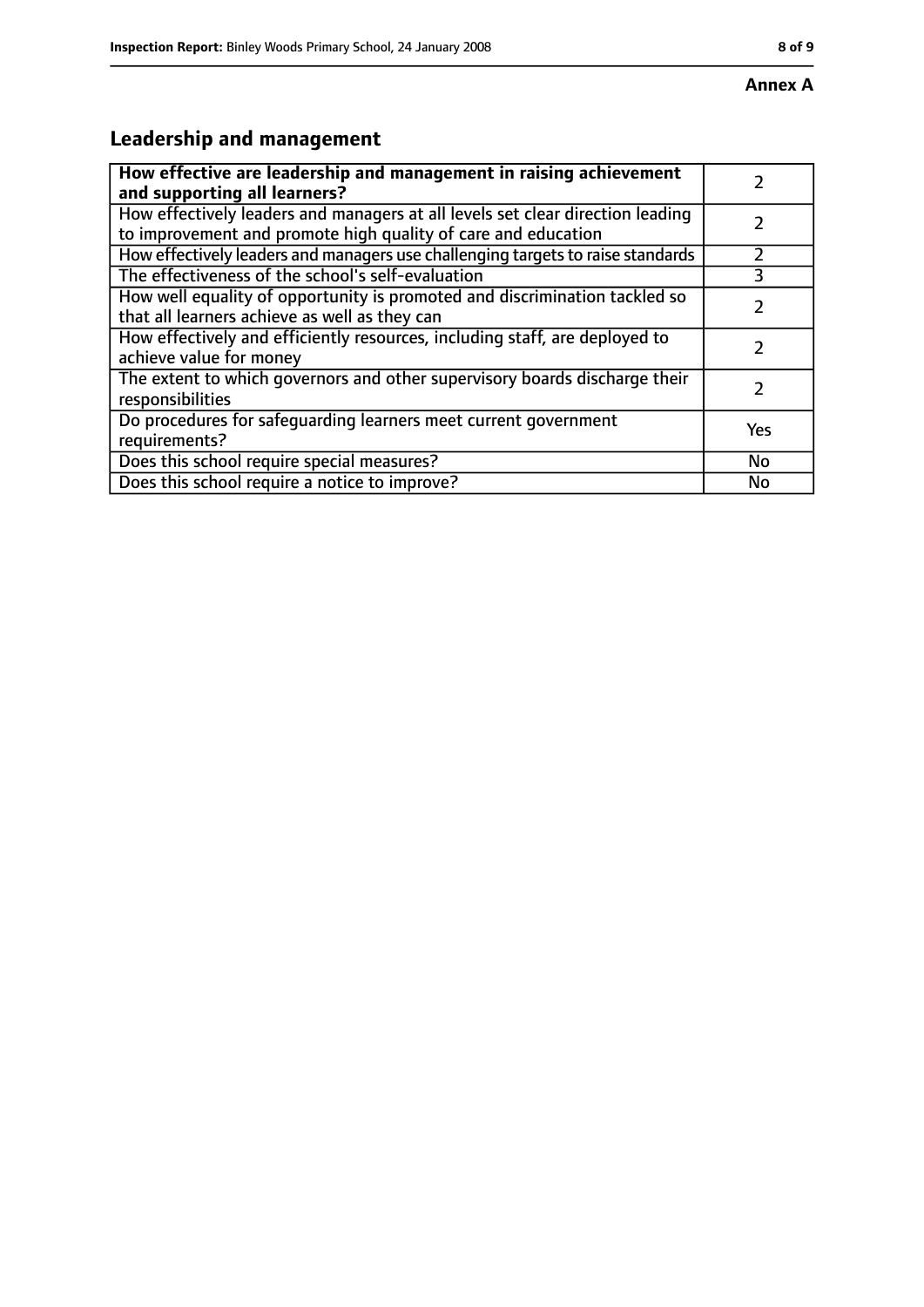#### **Annex B**

#### **Text from letter to pupils explaining the findings of the inspection**

25 January 2008

Dear Children

Inspection of Binley Woods Primary School, Binley CV3 2QU

Thank you all for making me feel so welcome when I visited your school recently to talk to the teachers and see your work.

You go to a good school. The teachers help you to make good progress in your work. So much so, that by the time you get into Year 6, many of you are doing very well in mathematics and science. Although your reading is good, your teachers are trying hard to help you to improve your writing. You can help by remembering your targets every time you do some writing. Your behaviour is good and everyone gets along well together. You enjoy school and try hard in your lessons. All the staff take good care of you and this helps you to feel safe in school.

Although you go to a good school, there are things your school can do to be even better. I have asked the school to do these three things.

- The first is to help you all to improve your writing by making sure you all know your targets and finding more opportunities for you to write about interesting things in subjects such as history and geography.
- The second thing is to make sure the teachers plan harder work for those of you who sometimes find the work in school very easy.
- Finally, I have asked Mr Grange and the other senior teachers to make sure they tell the teachers what they need to do to be even better.

Thank you again and good luck for the future.

Yours sincerely

Andy McDowall

Additional Inspector